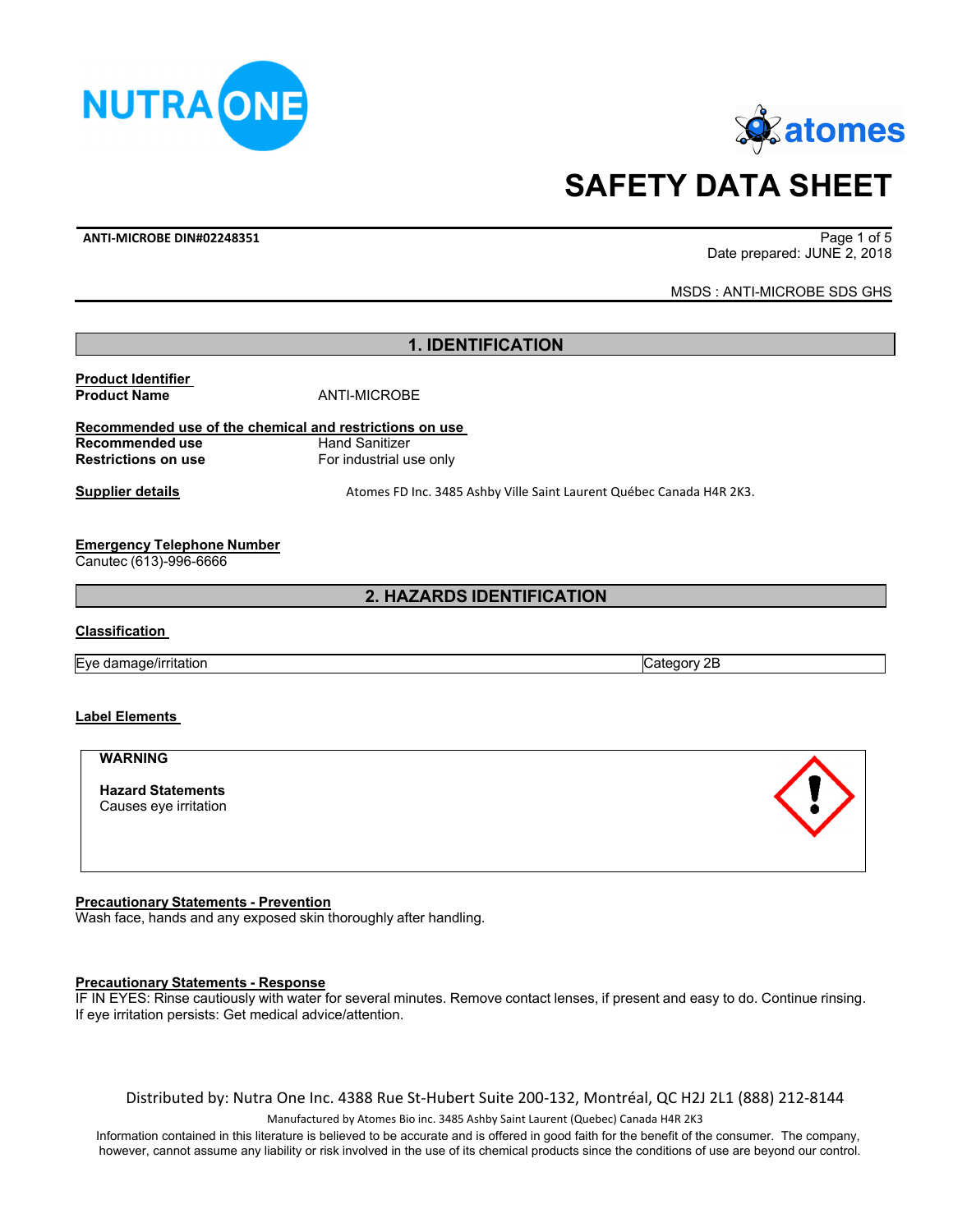Date prepared: JUNE 2, 2018 MSDS : ANTI-MICROBE SDS GHS

#### **3. COMPOSITION / INFORMATION ON INGREDIENTS**

| Chemical Name<br>.                          | <b>\S-N</b> c<br>.<br>______ | Weight %<br>70                                                  |
|---------------------------------------------|------------------------------|-----------------------------------------------------------------|
| Chlorure :<br>benzalkonium<br>de<br>_______ | 8001<br>1-54-<br>-<br>$\sim$ | $\sim$<br>$\overline{\phantom{0}}$<br>∟.ט−י<br>◡.⊥◡<br>__<br>__ |

#### **4. FIRST AID MEASURES**

| Eye contact         | Rinse cautiously with water for several minutes. Remove contact lenses, if present and easy<br>to do. Continue rinsing. If eye irritation persists: Get medical advice/attention. |
|---------------------|-----------------------------------------------------------------------------------------------------------------------------------------------------------------------------------|
| <b>Skin contact</b> | Rinse skin with water.                                                                                                                                                            |
| <b>Inhalation</b>   | Not applicable                                                                                                                                                                    |
| <b>Ingestion</b>    | Do not induce vomiting. Drink 1 or 2 glasses of water. Call a physician or Poison Control<br>Centre immediately. Never give anything by mouth to an unconscious person.           |

#### **Most important symptoms and effects, both acute and delayed**

Causes irritation to eyes. Symptoms include tingling sensation and / or reddening.

#### **Indication of any immediate medical attention and special treatment needed**

Treat symptomatically.

#### **5. FIRE-FIGHTING MEASURES**

#### **Suitable Extinguishing Media**

Use extinguishing measures that are appropriate to local circumstances and the surrounding environment.

#### **Unsuitable Extinguishing Media**

None.

#### **Specific hazards arising from the chemical**

None known.

#### **Protective Equipment and Precautions for Firefighters**

As in any fire, wear self-contained breathing apparatus pressure-demand, MSHA/NIOSH (approved or equivalent) and full protective gear.

Distributed by: Nutra One Inc. 4388 Rue St‐Hubert Suite 200‐132, Montréal, QC H2J 2L1 (888) 212‐8144

Manufactured by Atomes Bio inc. 3485 Ashby Saint Laurent (Quebec) Canada H4R 2K3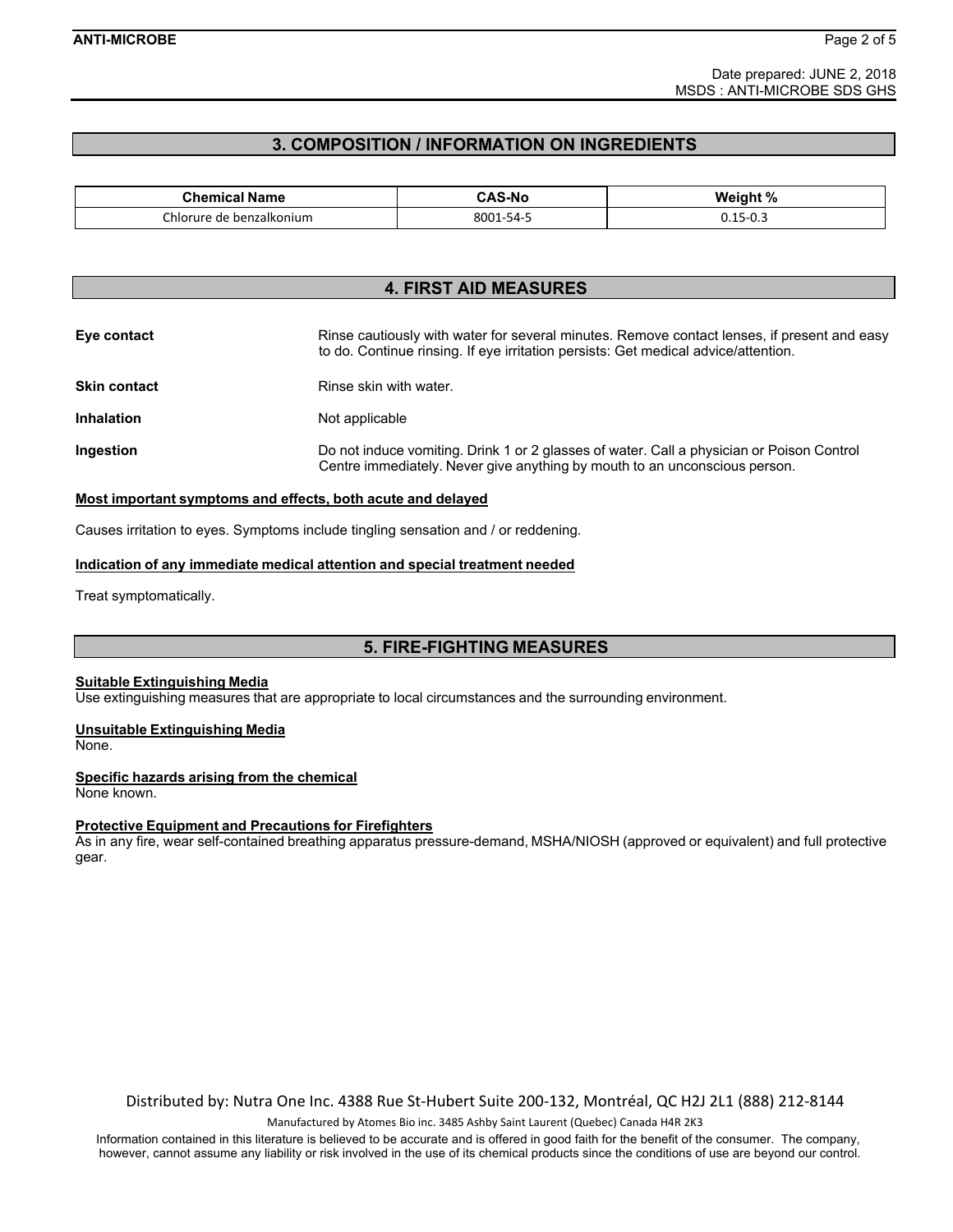Date prepared: JUNE 2, 2018 MSDS : ANTI-MICROBE SDS GHS

#### **6. ACCIDENTAL RELEASE MEASURES**

#### **Personal precautions, protective equipment and emergency procedures**

Avoid contact with skin, eyes and clothing. Use personal protective equipment.

#### **Environmental Precautions**

Prevent further leakage or spillage if safe to do so.

#### **Methods and material for containment and cleaning up**

Rinse area with plenty of water.

#### **7. HANDLING AND STORAGE**

#### **Precautions for Safe Handling**

**Handling Handling Avoid contact with skin, eyes and clothing.** 

#### **Conditions for safe storage, including any incompatibilities**

**Storage Example 20 Storage Storage Storage Storage Storage Storage Storage Storage Storage Storage Storage Stor** 

**Incompatible Materials None** 

#### **8. EXPOSURE CONTROLS / PERSONAL PROTECTION**

#### **Control parameters**

None of the constituents in this product have a known exposure limit.

#### **Appropriate engineering controls**

**Engineering Controls Not required.** 

**Individual protection measures, such as personal protective equipment**

| <b>Eye/face Protection</b>            | Not required.                                                          |
|---------------------------------------|------------------------------------------------------------------------|
| Skin and body protection              | Not required.                                                          |
| <b>Respiratory Protection</b>         | Not required.                                                          |
| <b>General Hygiene Considerations</b> | Handle in accordance with good industrial hygiene and safety practice. |

#### **9. PHYSICAL AND CHEMICAL PROPERTIES**

| <b>APPEARANCE:</b>                      | VAPOR PRESSURE, mm Hg AT 20°C :          |
|-----------------------------------------|------------------------------------------|
| Clear, thick green liquid               | Not applicable                           |
| <b>ODOR</b>                             | VAPOR DENSITY (Air = 1) :                |
| Perfumed                                | Not applicable                           |
| <b>ODOR THRESHOLD:</b>                  | <b>RELATIVE DENSITY AT 20°C:</b>         |
| Not applicable                          | 1.02                                     |
| pH:                                     | <b>SOLUBILITY IN WATER:</b>              |
| $5.5 - 6.5$                             | Complete                                 |
| <b>MELTING POINT / FREEZING POINT :</b> | PARTITION COEFFICIENT, N-OCTANOL/WATER : |
| Not available                           | Not available                            |
| <b>BOILING POINT/BOILING RANGE:</b>     | <b>AUTO-IGNITION TEMPERATURE:</b>        |
| $100^{\circ}$ C                         | None                                     |

Distributed by: Nutra One Inc. 4388 Rue St‐Hubert Suite 200‐132, Montréal, QC H2J 2L1 (888) 212‐8144

Manufactured by Atomes Bio inc. 3485 Ashby Saint Laurent (Quebec) Canada H4R 2K3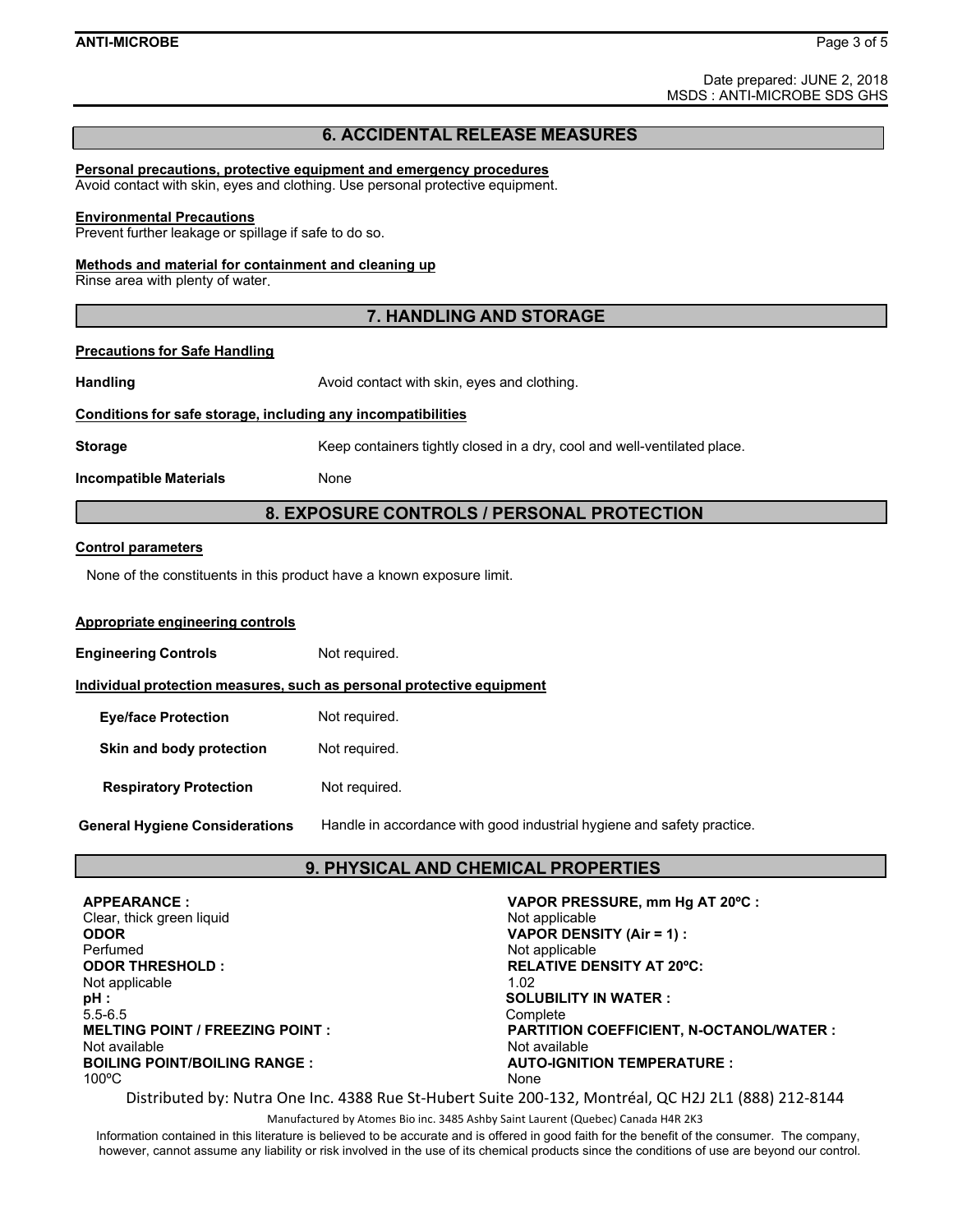## **FLASH POINT : DECOMPOSITION TEMPERATURE:**  None Not available Not available not be a set of the Not available not available not be a set of the Not available **EVAPORATION RATE, water = 1 : VISCOSITY: FLAMMABILITY (SOLID, GAS):**

Not applicable

## 1 2000 cps @ 22ºC **FLAMMABLE LIMITS : UPPER:** Not applicable **LOWER :** Not applicable

#### **10. STABILITY AND REACTIVITY**

Not reactive None.

Stable under normal conditions. The state of the state of the None

## None None

## **Reactivity Conditions to Avoid**

**Chemical Stability Chemical Stability Chemical Stability of hazardous reactions** 

**Incompatible Materials Music Composition Accomposition decomposition products** 

#### **11. TOXICOLOGICAL INFORMATION**

#### **Acute toxicity**

| <b>Chemical Name</b>                       | LD50 Oral          | LD50 Dermal             | <b>LC50 Inhalation</b> |
|--------------------------------------------|--------------------|-------------------------|------------------------|
| Triethanolamine lauryl sulfate<br>139-96-8 | No data available  | No data available       | Not applicable         |
| Amide polyglycol ether<br>85536-23-8       | > 2000 mg/kg (rat) | $>$ 2000 mg/kg (rabbit) | Not applicable         |
| Ammonium lauryl sulfate<br>2235-54-3       | > 2000 mg/kg (rat) | $>$ 2000 mg/kg (rabbit) | Not applicable         |

#### **Information on likely sources of exposure**

**Serious eye damage/irritation Causes eye irritation. Skin corrosion/irritation <b>May cause skin** irritation after prolonged exposure.

#### **Delayed and immediate effects and also chronic effects from short and long-term exposure**

| Respiratory or skin sensitization | Not a sensitizer. |  |
|-----------------------------------|-------------------|--|
| <b>Germ cell mutagenicity</b>     | None known.       |  |
| Carcinogenicity                   | None known.       |  |
| <b>Reproductive toxicity</b>      | None known.       |  |
| <b>STOT - single exposure</b>     | None known.       |  |
| <b>STOT-repeated exposure</b>     | None known.       |  |
| <b>Aspiration Hazard</b>          | None.             |  |

#### **Symptoms related to the physical, chemical and toxicological characteristics**

Symptoms include tingling sensation and / or reddening of eyes.

Distributed by: Nutra One Inc. 4388 Rue St‐Hubert Suite 200‐132, Montréal, QC H2J 2L1 (888) 212‐8144

Manufactured by Atomes Bio inc. 3485 Ashby Saint Laurent (Quebec) Canada H4R 2K3